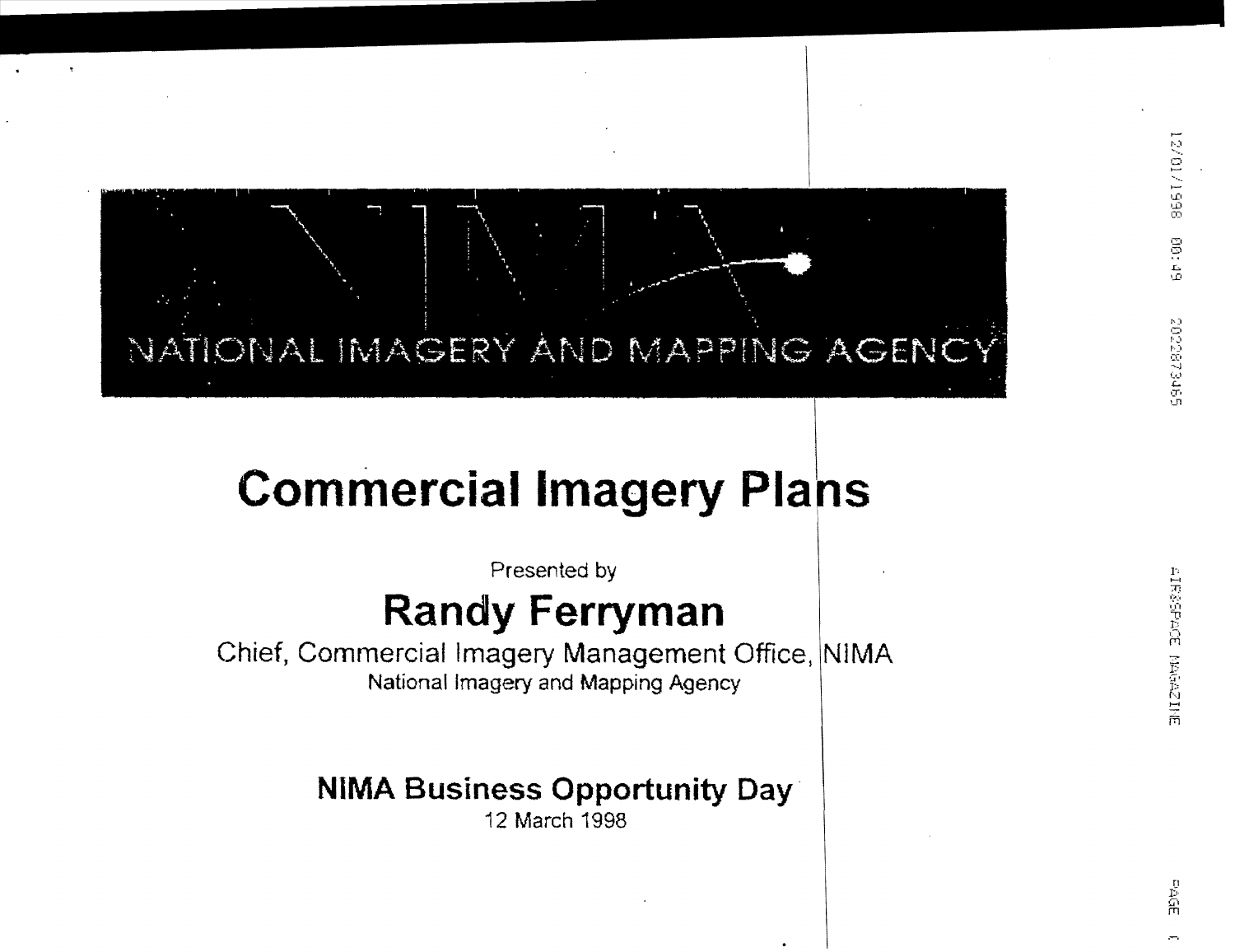### **Current Environment**



- Unclassified
- Large area coverage
- **Spectral capabilities**
- Commercial providers will soon offer higherresolution 1 meter resolution imagery
- US. civil agencies, DoD (\$3-4M), and Intelligence Community spending \$9-11 Million annually on commercial imagery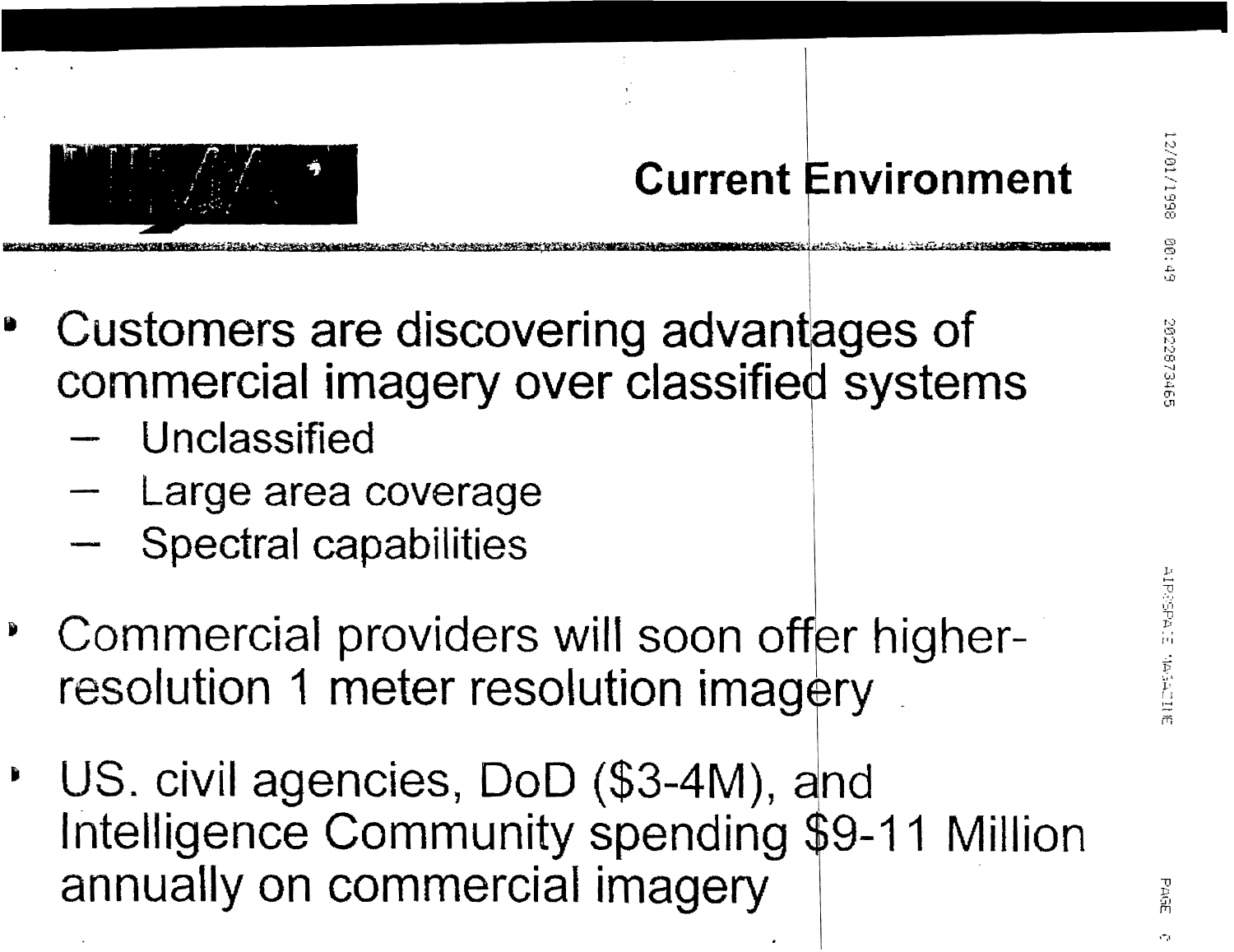

#### **Commercial Remote Sensing Satellites - All Planned Systems**



PAGE

 $\circ$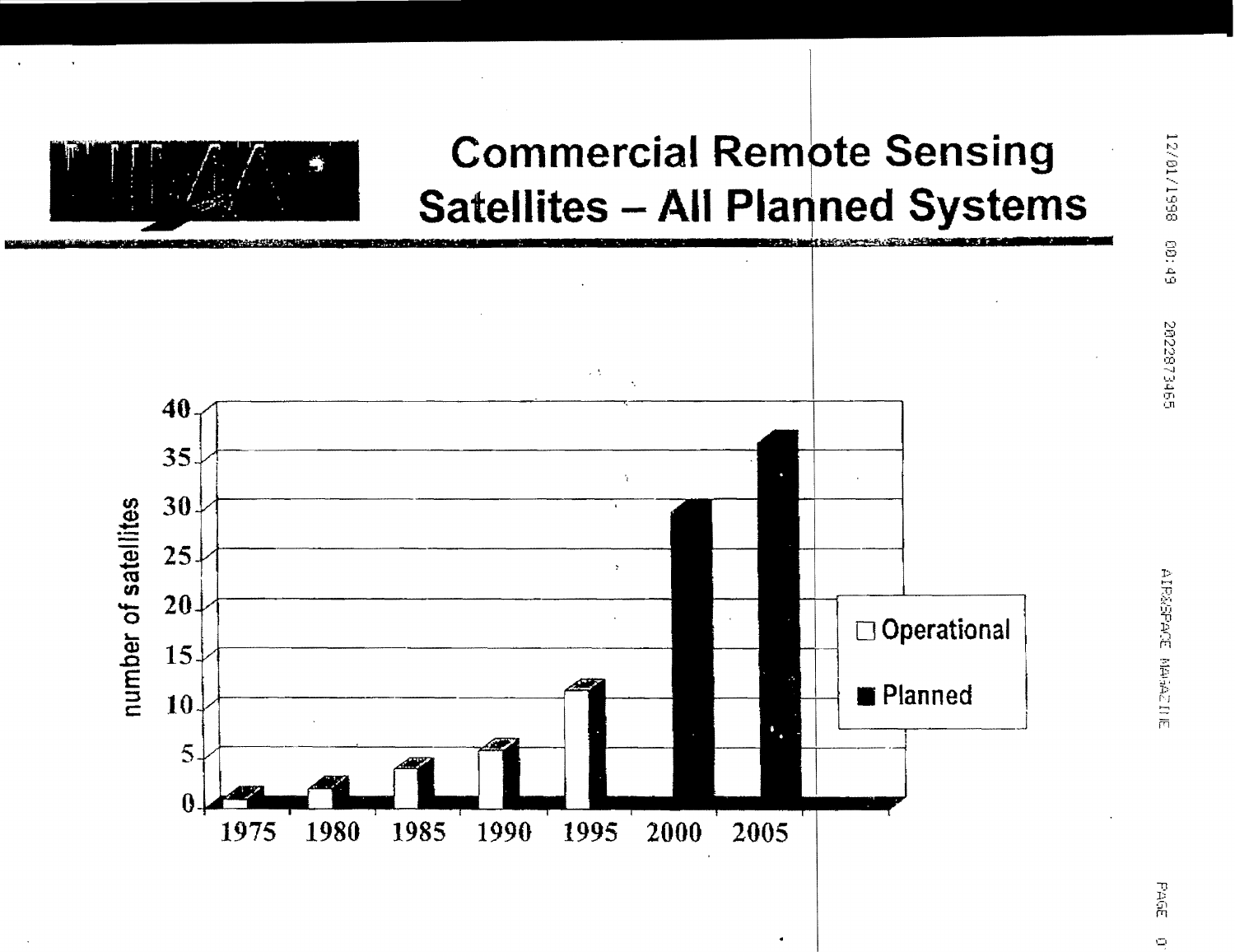

### **Thrust of NIMA Plan for Commercial Imagery**

- Reduce collection shortfalls, take advantage of unique attributes
- Improve access to imagery for NIMA customers and NIMA
	- Use a "scaleability" strategy to increase procurements to meet demand
	- Gain timely access to multiple domestic and foreigh sources using commercial solutions
- NIMA planning a \$10M annual investment in commercial 9 imagery from FY2000-2003
	- $-$  To procure imagery for geospatial and intelligence production
	- To install USIGS and potentially vendor infrastructure enhancements
	- Pursue NIMA Business Plan to leverage commercial investments
	- Seek delivering imagery to the customer within 24 hours after imaging
- Facilitate direct tasking by DoD and IC elements or be the image broker
- Support opportunities for direct imagery dissemination
- Facilitate imagery access for citizens by utilizing tools and

PAGE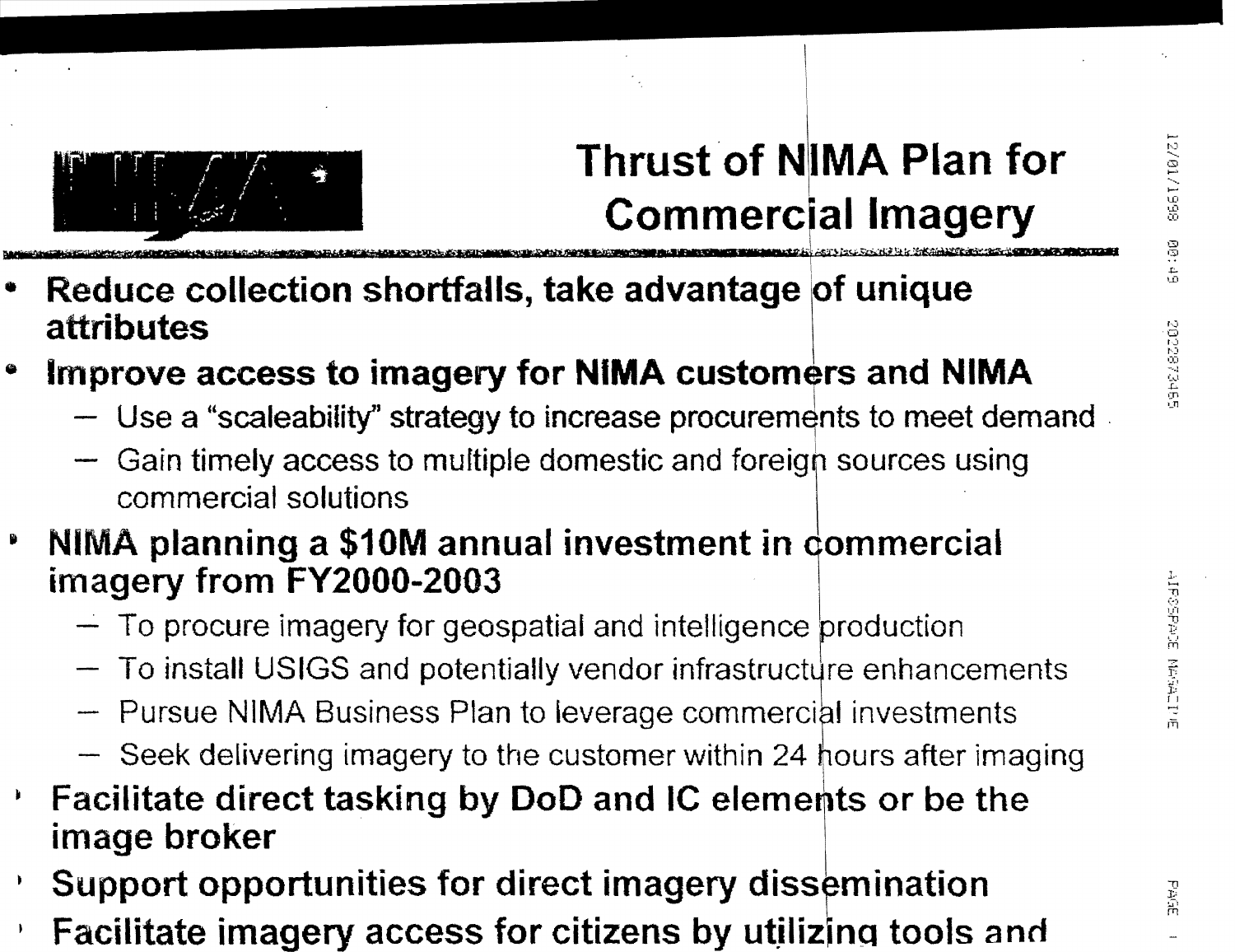

### **NIMA Imagery Purchases**

Striving to achieve purchase discounts for large Û procurements

#### **Most imagery for geospatial production** ♦

- Focus on imaging high competition collection areas with priority customer information needs
- Nearly all geospatial production outsourced to vendors
- Strategy to create DTED, CIB, FFD, DPPDB products at vendors
- Imaging modes and production are cost drivers
- Imagery also slated for NIMA NPF, GPC and IPC  $\bullet$ 
	- Proof of concept against real operational issues
- Imagery also designated for existing in-house production
	- IA existing capabilities at Wash. Navy Yard and Langley
	- GI MPE/DCAFE systems capabilities

PAGE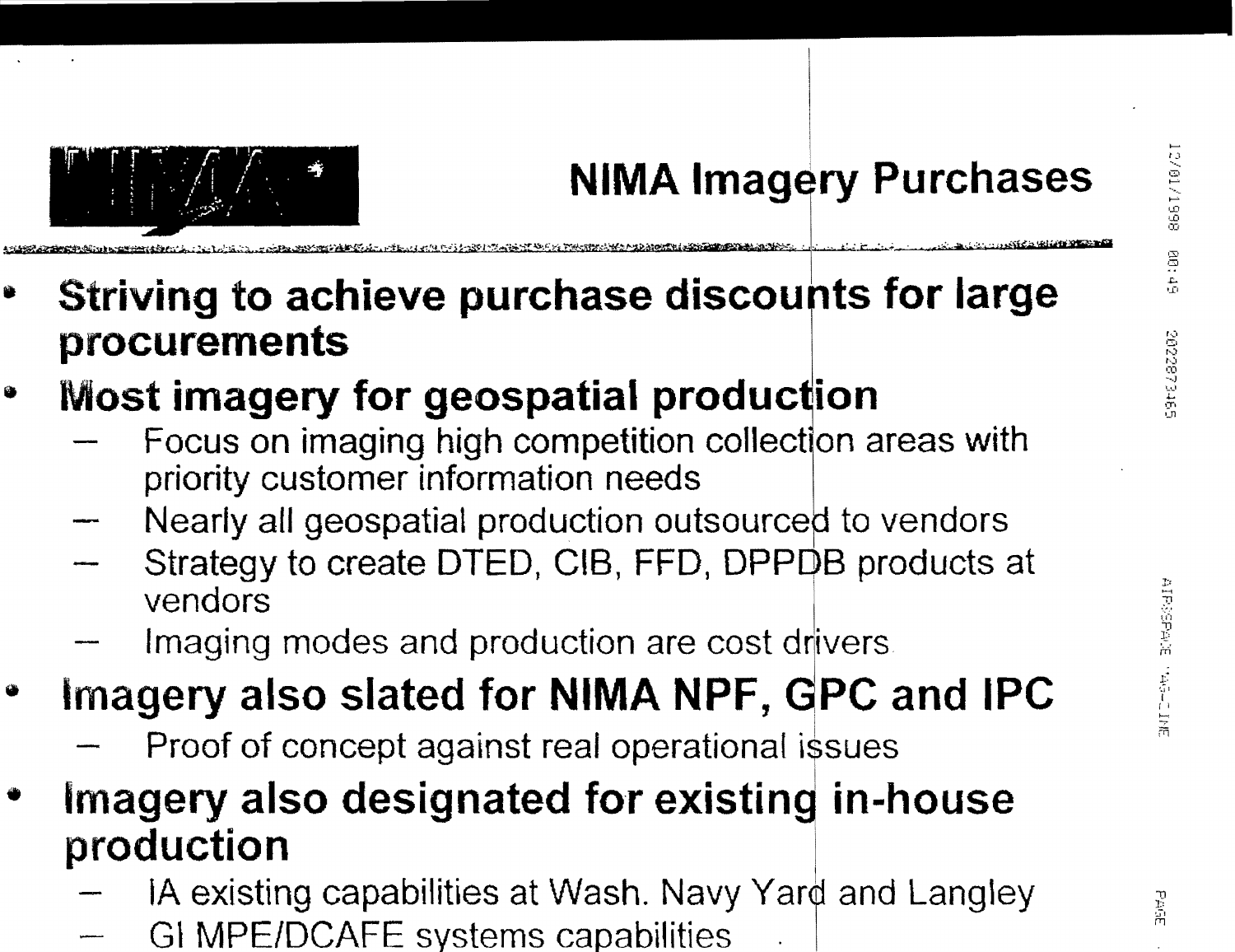

#### **Commercial Imagery Architecture Baseline**

- Automates, expands tasking, querying, image browse capabilities
	- "Hotlinks" to vendors, utilizes vendor INTERNET offerings
- **Enhances Commercial Satellite Imagery Library** (CSIL) image transfer, ordering, dissemination capabilities
	- Will integrate CSIL into USIGS architecture
- Striving to use vendor libraries, tough challenge for classified users
- **Establishes the electronic dissemination baseline** 
	- Multiple paths for users to receive imagery
	- Vendors as they IOC are connected to USIGS
	- Both classified and unclassified channels available
	- DirecPC commercial broadcast funded for 30 sites
	- DISN ATM Services (DAS) and DDS utilized
- NIMA sites and NIMA contract producer sites are

**PAGE**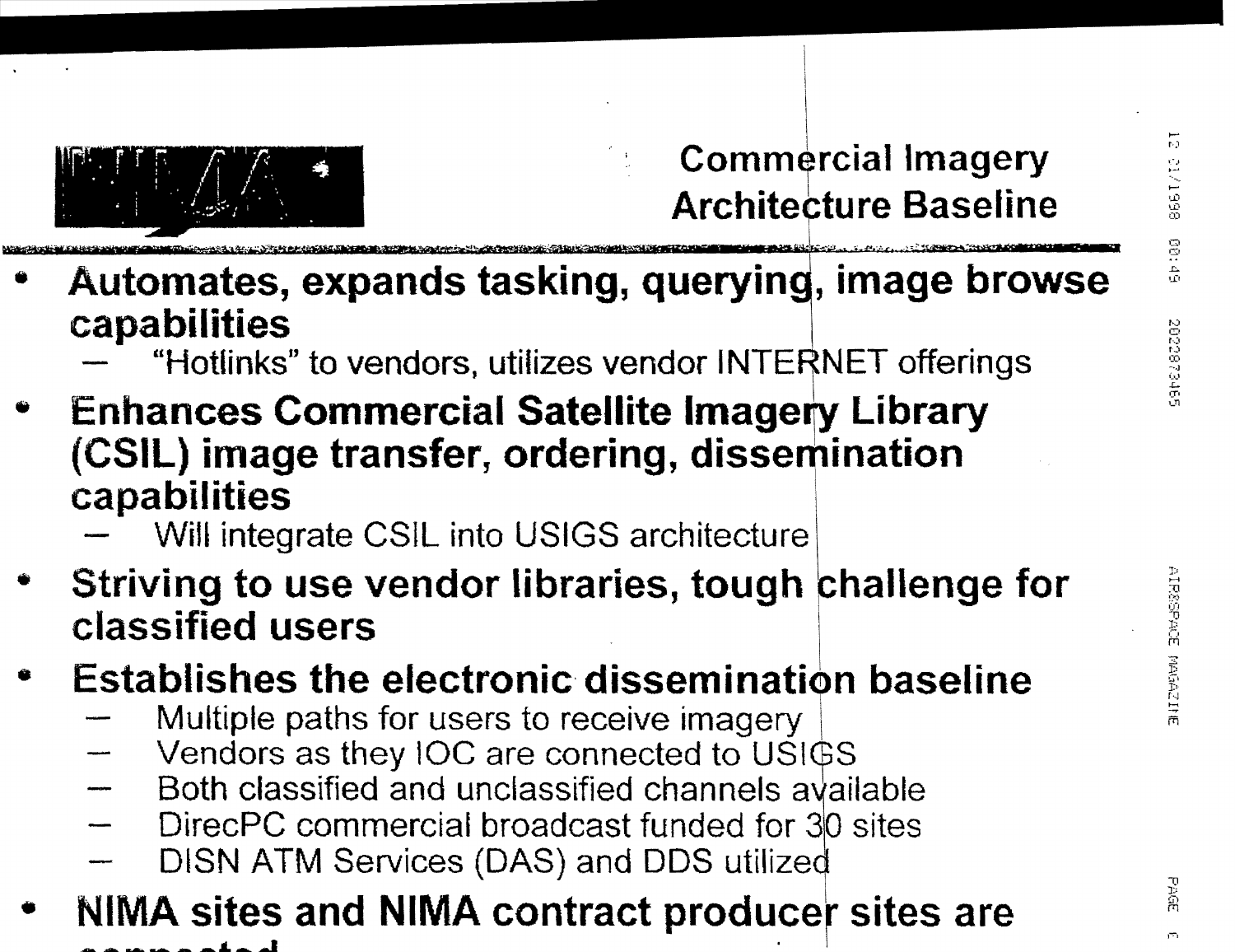

#### **Commercial Satellite Imagery Library (CSIL) Architecture**

 $710/7$ 

**User Treates** Orders Steing Interety in GSI

Inclassified & **Ilassified Domains** 

> แบ่งครั้ง สู่เอริงเล 样的  $0.0111$ entra e p

**CHORECUES** orders for existing images not in G<br>& new collectio

*l*endor

Executi

 $\ddot{\circ}$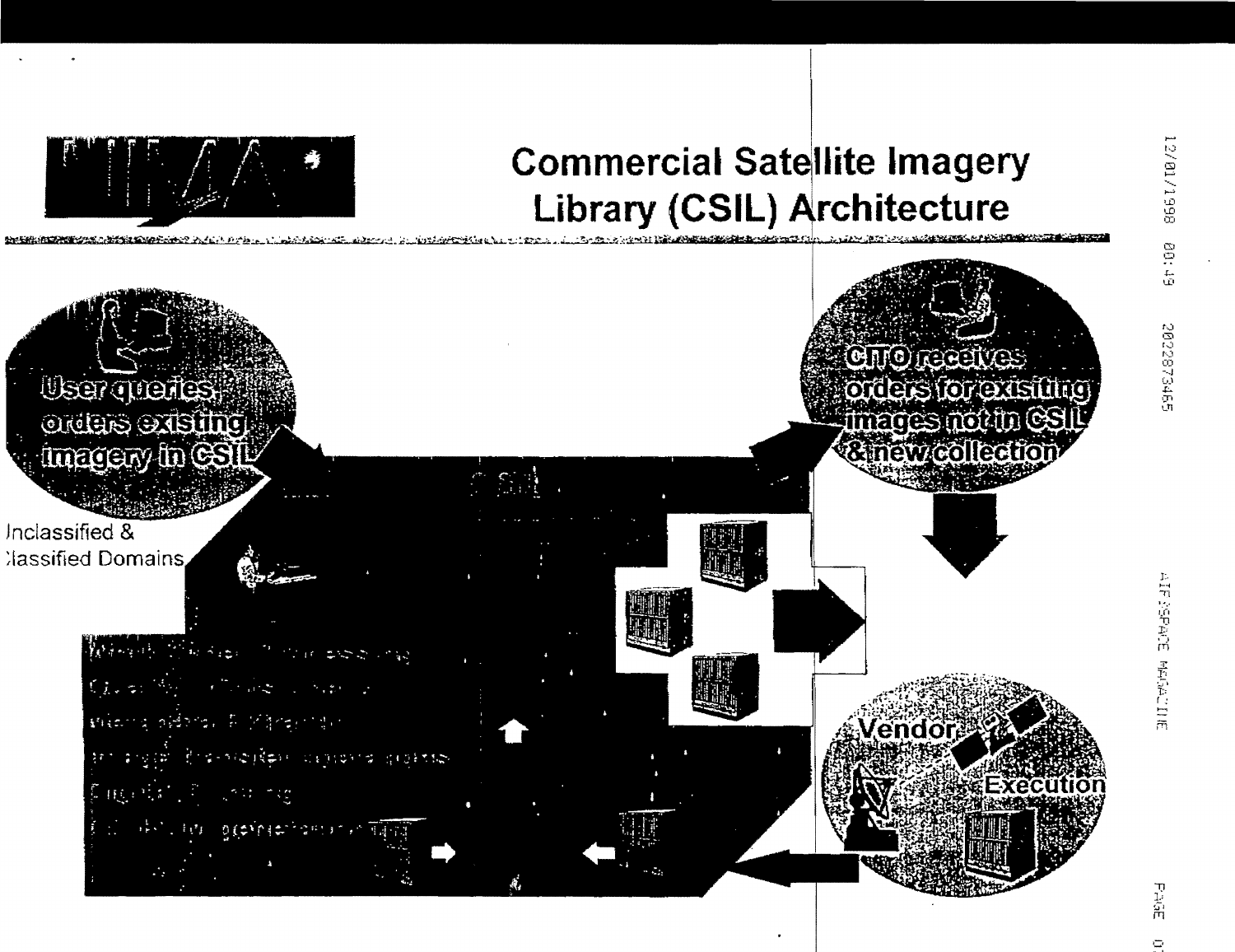

#### **EUCOM JBS Commercial Imagery Dissemination Architecture**



日に出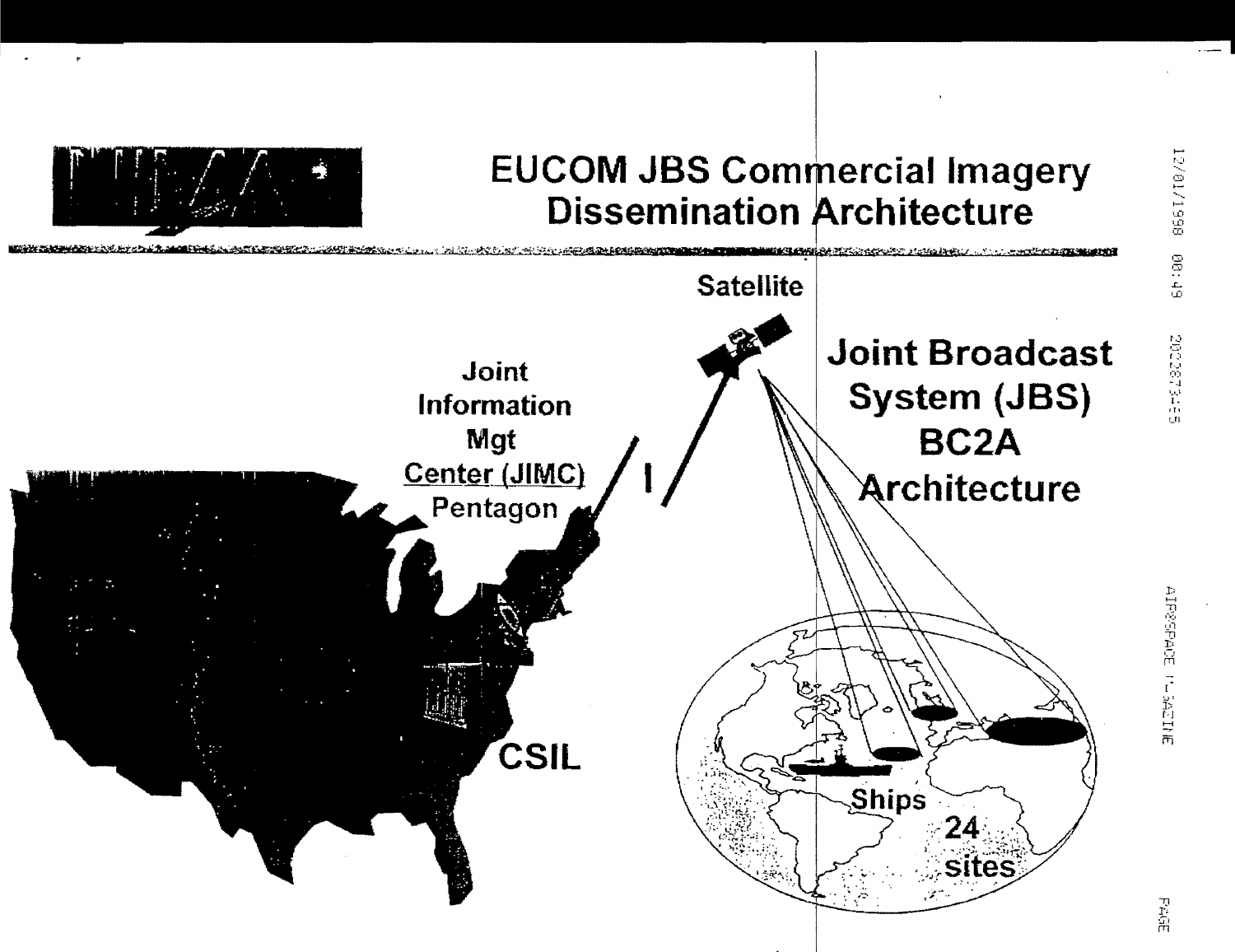

#### **NIMA Production Support Architecture**



玉け足